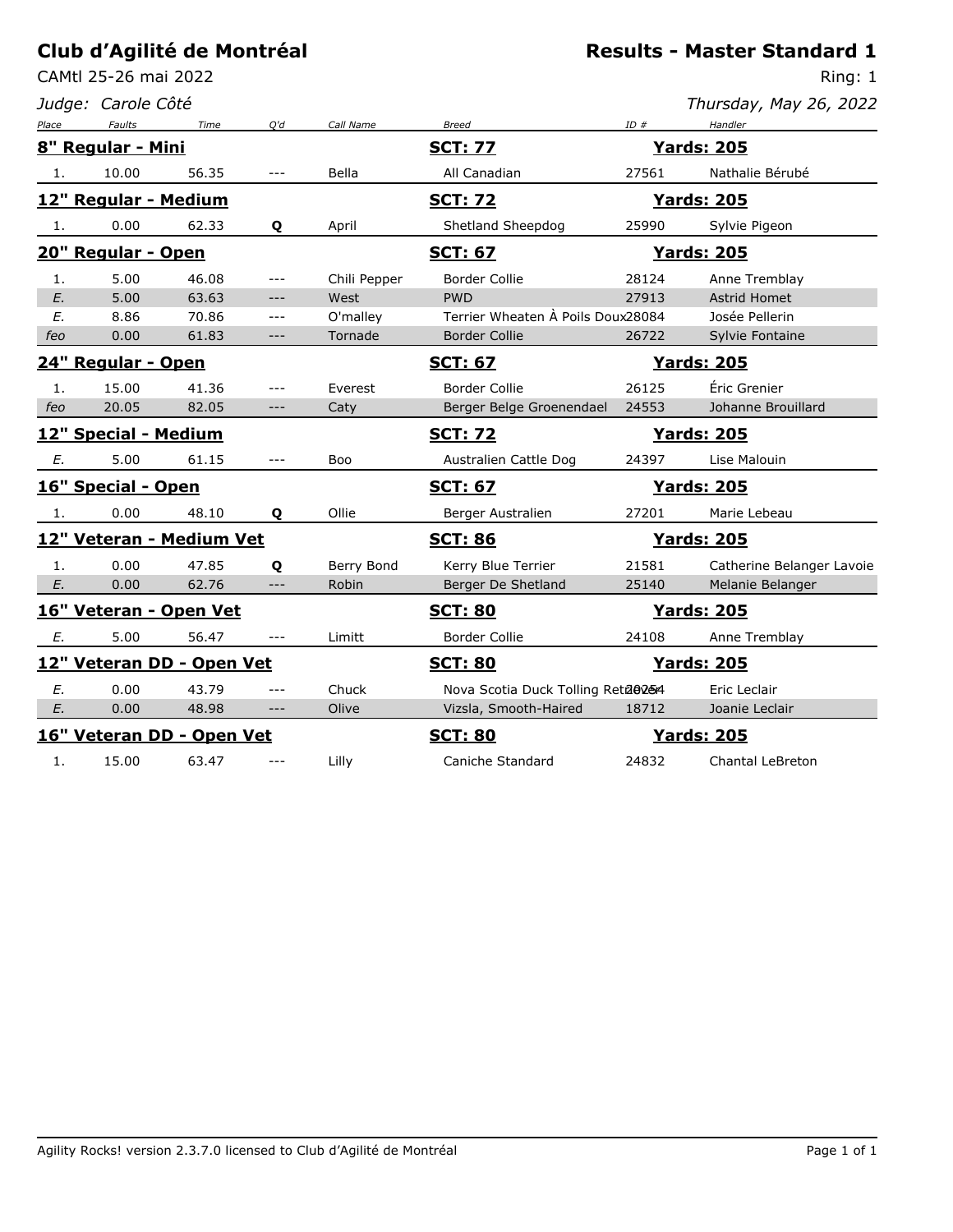CAMtl 25-26 mai 2022

*Judge: Carole Côté*

Ring: 1

| Thursday, May 26, 2022 |  |  |  |
|------------------------|--|--|--|
|------------------------|--|--|--|

| Place | Faults               | Time                      | O'd   | Call Name    | <b>Breed</b>                      | ID#   | Handler                   |
|-------|----------------------|---------------------------|-------|--------------|-----------------------------------|-------|---------------------------|
|       | 8" Regular - Mini    |                           |       |              | <u>SCT: 77</u>                    |       | <b>Yards: 205</b>         |
| 1.    | 0.00                 | 62.46                     | Q     | Bella        | All Canadian                      | 27561 | Nathalie Bérubé           |
|       | 12" Regular - Medium |                           |       |              | <u>SCT: 72</u>                    |       | <u> Yards: 205</u>        |
| 1.    | 12.17                | 74.17                     | $---$ | April        | Shetland Sheepdog                 | 25990 | Sylvie Pigeon             |
|       | 20" Regular - Open   |                           |       |              | <b>SCT: 67</b>                    |       | <b>Yards: 205</b>         |
| 1.    | 0.00                 | 51.38                     | Q     | O'malley     | Terrier Wheaten A Poils Doux28084 |       | Josée Pellerin            |
| E.    | 0.00                 | 57.65                     | $---$ | Chili Pepper | <b>Border Collie</b>              | 28124 | Anne Tremblay             |
| E.    | 10.00                | 61.62                     | $---$ | West         | <b>PWD</b>                        | 27913 | Astrid Homet              |
|       | 24" Regular - Open   |                           |       |              | <b>SCT: 67</b>                    |       | <b>Yards: 205</b>         |
| 1.    | 10.00                | 44.58                     |       | Caty         | Berger Belge Groenendael          | 24553 | Johanne Brouillard        |
| 2.    | 10.00                | 45.80                     | ---   | Everest      | <b>Border Collie</b>              | 26125 | Éric Grenier              |
|       | 12" Special - Medium |                           |       |              | <b>SCT: 72</b>                    |       | <b>Yards: 205</b>         |
| 1.    | 0.00                 | 59.76                     | Q     | Boo          | Australien Cattle Dog             | 24397 | Lise Malouin              |
|       | 16" Special - Open   |                           |       |              | <b>SCT: 67</b>                    |       | <u>Yards: 205</u>         |
| 1.    | 0.00                 | 46.93                     | Q     | Ollie        | Berger Australien                 | 27201 | Marie Lebeau              |
|       |                      | 12" Veteran - Medium Vet  |       |              | <b>SCT: 86</b>                    |       | <b>Yards: 205</b>         |
| 1.    | 0.00                 | 59.43                     | Q     | Robin        | Berger De Shetland                | 25140 | Melanie Belanger          |
| 2.    | 5.00                 | 49.60                     | ---   | Berry Bond   | Kerry Blue Terrier                | 21581 | Catherine Belanger Lavoie |
|       |                      | 16" Veteran - Open Vet    |       |              | <b>SCT: 80</b>                    |       | <b>Yards: 205</b>         |
| 1.    | 0.00                 | 60.15                     | Q     | Limitt       | <b>Border Collie</b>              | 24108 | Anne Tremblay             |
|       |                      | 12" Veteran DD - Open Vet |       |              | <b>SCT: 80</b>                    |       | <b>Yards: 205</b>         |
| 1.    | 5.00                 | 42.24                     |       | Chuck        | Nova Scotia Duck Tolling Reta@264 |       | Eric Leclair              |
| 2.    | 5.00                 | 51.64                     | $---$ | Olive        | Vizsla, Smooth-Haired             | 18712 | Joanie Leclair            |
|       |                      | 16" Veteran DD - Open Vet |       |              | <b>SCT: 80</b>                    |       | <b>Yards: 205</b>         |
| 1.    | 5.00                 | 69.80                     |       | Lilly        | Caniche Standard                  | 24832 | <b>Chantal LeBreton</b>   |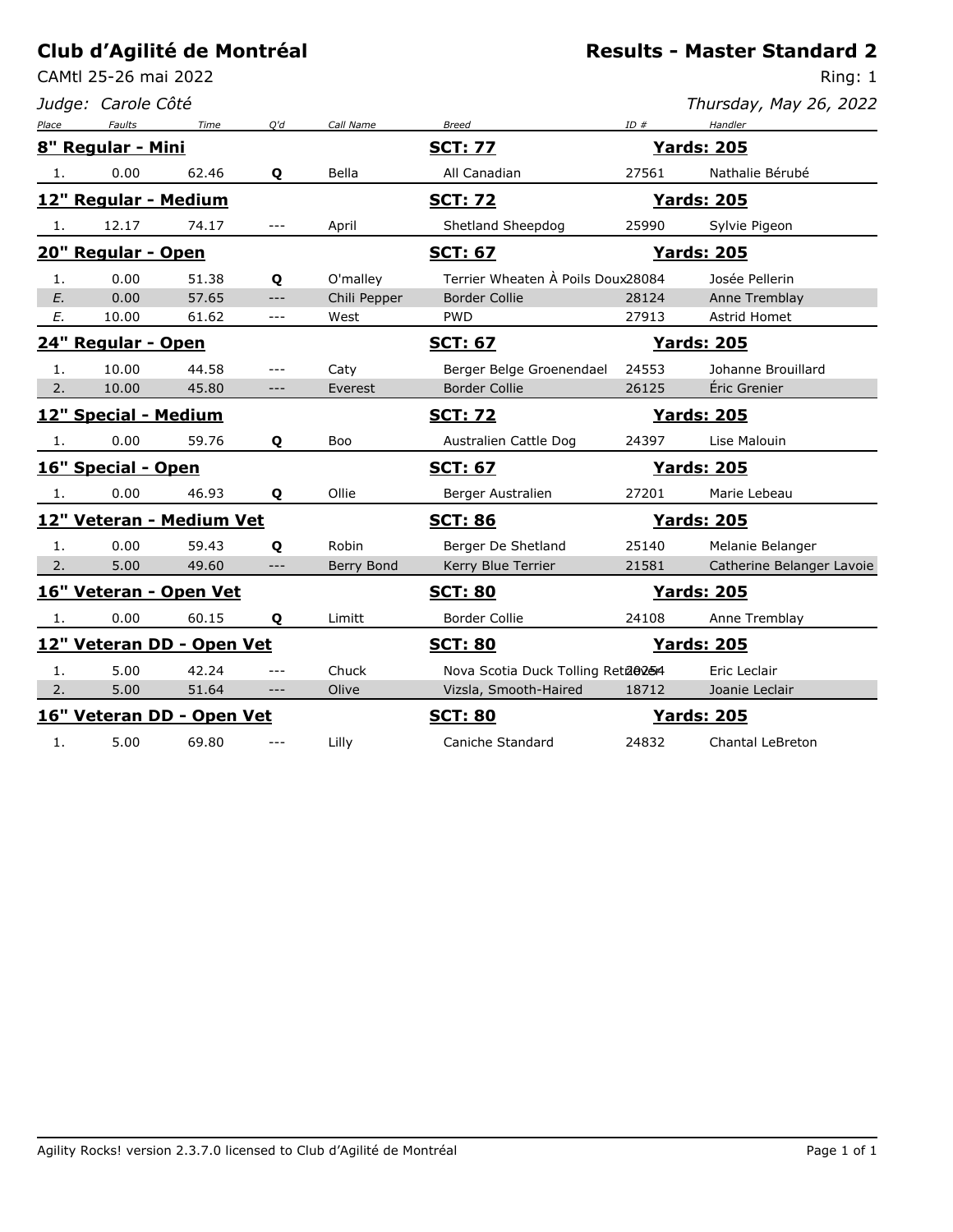CAMtl 25-26 mai 2022

*Judge: Yanick Villeneuve*

#### **Results - Master Snooker 1**

Ring: 1 *Wednesday, May 25, 2022*

| Place | Points                     | Time  | O'd   |              |                                                         |           |                            |
|-------|----------------------------|-------|-------|--------------|---------------------------------------------------------|-----------|----------------------------|
|       | 8" Regular - Mini          |       |       |              | <b>SCT: 55</b>                                          |           | <b>Points Required: 38</b> |
| 1.    | 38                         | 56.51 | Q     | Bella        | All Canadian                                            | ID# 27561 | Nathalie Bérubé            |
|       | 12" Regular - Medium       |       |       |              | <b>SCT: 55</b>                                          |           | <b>Points Required: 40</b> |
| 1.    | 30                         | 57.91 | $---$ | April        | Shetland Sheepdog                                       | ID# 25990 | Sylvie Pigeon              |
| 2.    | 26                         | 52.51 | $---$ | Chewee       | Shetland Sheepdog                                       | ID# 26097 | Melanie Belanger           |
|       | 16" Regular - Medium       |       |       |              | <u>SCT: 55</u>                                          |           | <b>Points Required: 40</b> |
| 1.    | 53                         | 51.90 | Q     | Sissi        | N.S.D.T.R                                               |           | ID# 25233 Isabelle Coutu   |
|       | 20" Regular - Open         |       |       |              | <b>SCT: 55</b>                                          |           | <b>Points Required: 40</b> |
| 1.    | 41                         | 51.56 | Q     | Chili Pepper | <b>Border Collie</b>                                    | ID# 28124 | Anne Tremblay              |
| 2.    | 39                         | 56.88 | $---$ | Tornade      | <b>Border Collie</b>                                    | ID# 26722 | Sylvie Fontaine            |
| 3.    | 15                         | 57.22 | $ -$  | Frozen       | Chien D'Eau Portugais                                   | ID# 28928 | Sylvie Denault             |
|       | 24" Regular - Open         |       |       |              | <u>SCT: 55</u>                                          |           | <b>Points Required: 40</b> |
| 1.    | 14                         | 23.87 | ---   | Everest      | <b>Border Collie</b>                                    | ID# 26125 | Éric Grenier               |
|       | 8" Special - Medium        |       |       |              | <b>SCT: 55</b>                                          |           | <b>Points Required: 40</b> |
| 1.    | 10                         | 18.82 | $---$ | Yuma *SD     | Cavalier King Charles                                   |           | ID# 27497 Louise Couillard |
|       | 16" Special - Open         |       |       |              | <u>SCT: 55</u>                                          |           | <b>Points Required: 40</b> |
| 1.    | 14                         | 0.00  | $---$ | Ollie        | Berger Australien                                       |           | ID# 27201 Marie Lebeau     |
|       | 4" Veteran - Mini Vet      |       |       |              | <u>SCT: 55</u>                                          |           | <b>Points Required: 32</b> |
| 1.    | 11                         | 26.26 |       | <b>Bubba</b> | Papillon                                                | ID# 21178 | Sylvie Denault             |
|       | 8" Veteran - Medium Vet    |       |       |              | <b>SCT: 55</b>                                          |           | <b>Points Required: 34</b> |
| 1.    | 38                         | 55.69 | Q     | Daisy        | All Canadian                                            | ID# 24933 | Lyndsay Goodfellow         |
|       | 12" Veteran - Medium Vet   |       |       |              | <b>SCT: 55</b>                                          |           | <b>Points Required: 34</b> |
| 1.    | 44                         | 49.05 | Q     | Berry Bond   | Kerry Blue Terrier                                      | ID# 21581 | Catherine Belanger Lavoie  |
| 2.    | 35                         | 55.88 | Q     | Robin        | Berger De Shetland                                      | ID# 25140 | Melanie Belanger           |
|       | 8" Veteran DD - Medium Vet |       |       |              | <b>SCT: 55</b>                                          |           | <b>Points Required: 34</b> |
| 1.    | 37                         | 56.05 | Q     | Izzy         | Soft Coated Wheaten Terrier ID# 20483   Sylvie Marchand |           |                            |
|       | 12" Veteran DD - Open Vet  |       |       |              | <u>SCT: 55</u>                                          |           | <b>Points Required: 34</b> |
| 1.    | 34                         | 55.59 | Q     | Léa          | Berger Australien                                       |           | ID# 22136 Linda Lebeau     |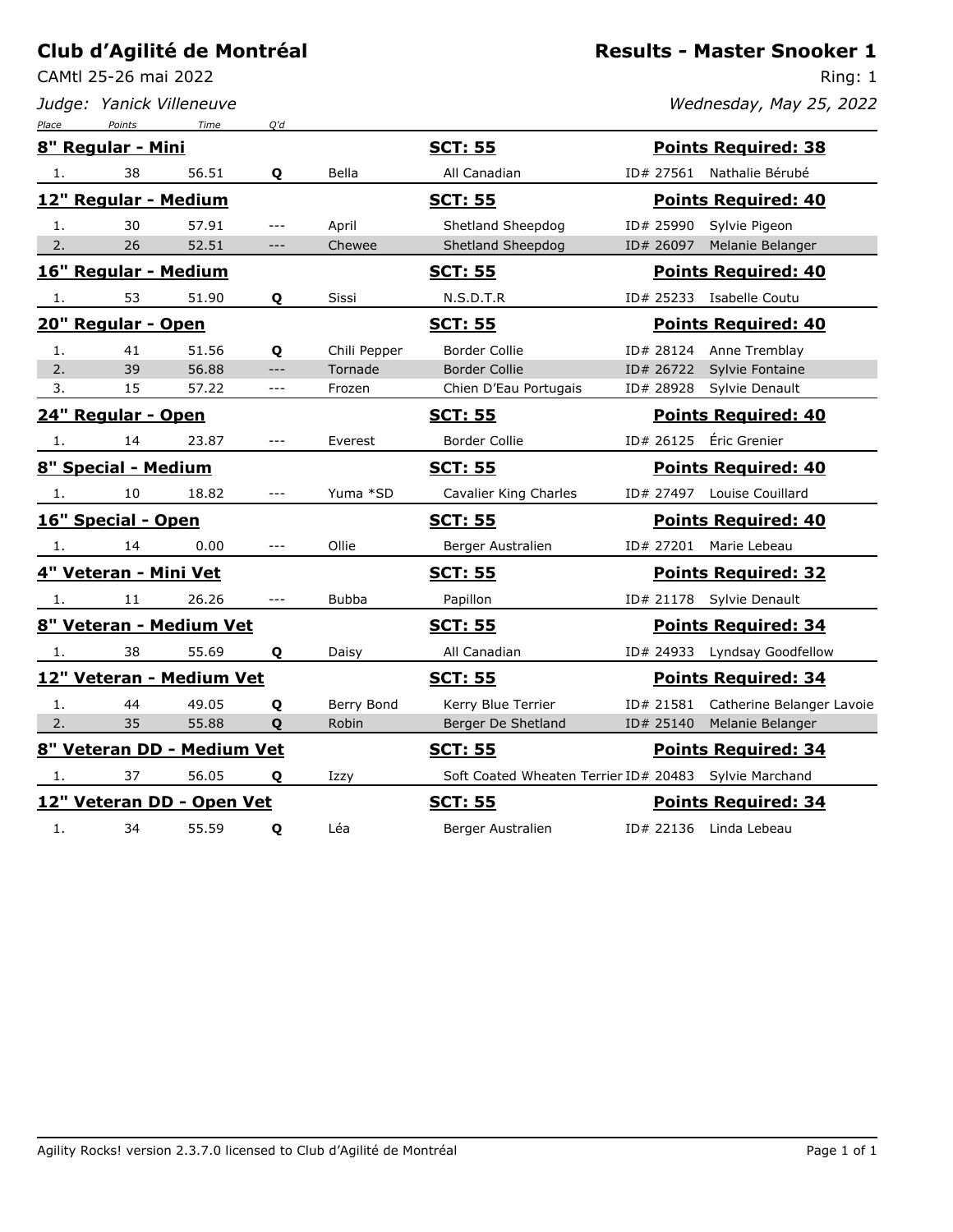CAMtl 25-26 mai 2022

*Judge: Yanick Villeneuve*

Ring: 1

*Wednesday, May 25, 2022*

| Place | Points                     | Time  | O'd                  |                   |                       |                                                        |
|-------|----------------------------|-------|----------------------|-------------------|-----------------------|--------------------------------------------------------|
|       | 8" Regular - Mini          |       |                      |                   | <u>SCT: 55</u>        | <b>Points Required: 38</b>                             |
| 1.    | 27                         | 44.46 | $\sim$ $\sim$ $\sim$ | Bella             | All Canadian          | ID# 27561 Nathalie Bérubé                              |
|       | 12" Regular - Medium       |       |                      |                   | <b>SCT: 55</b>        | <b>Points Required: 40</b>                             |
| 1.    | 41                         | 57.29 | Q                    | Chewee            | Shetland Sheepdog     | ID# 26097<br>Melanie Belanger                          |
| 2.    | 39                         | 48.48 | $---$                | April             | Shetland Sheepdog     | ID# 25990<br>Sylvie Pigeon                             |
|       | 16" Regular - Medium       |       |                      |                   | <b>SCT: 55</b>        | <b>Points Required: 40</b>                             |
| 1.    | 8                          | 20.85 | $---$                | Sissi             | N.S.D.T.R             | ID# 25233 Isabelle Coutu                               |
|       | 20" Regular - Open         |       |                      |                   | <b>SCT: 55</b>        | <b>Points Required: 40</b>                             |
| 1.    | 45                         | 49.57 | Q                    | Frozen            | Chien D'Eau Portugais | Sylvie Denault<br>ID# 28928                            |
| 2.    | 14                         | 23.15 | $---$                | <b>Turbo Tork</b> | <b>Border Collie</b>  | ID# 23886<br>Carole Côté                               |
| 3.    | 9                          | 17.88 | $- - -$              | Chili Pepper      | <b>Border Collie</b>  | Anne Tremblay<br>ID# 28124                             |
| 4.    | $\mathbf{1}$               | 5.84  | $---$                | Tornade           | <b>Border Collie</b>  | ID# 26722 Sylvie Fontaine                              |
|       | 24" Regular - Open         |       |                      |                   | <b>SCT: 55</b>        | <b>Points Required: 40</b>                             |
| 1.    | 52                         | 53.10 | Q                    | Everest           | <b>Border Collie</b>  | Éric Grenier<br>ID# 26125                              |
|       | 4" Special - Mini          |       |                      |                   | <u>SCT: 55</u>        | <b>Points Required: 38</b>                             |
| 1.    | 45                         | 54.32 | *Q*                  | Kaya *SD          | Cavalier King Charles | ID# 28999 Louise Couillard                             |
|       | 16" Special - Open         |       |                      |                   | <b>SCT: 55</b>        | <b>Points Required: 40</b>                             |
| 1.    | 12                         | 30.41 | $---$                | Ollie             | Berger Australien     | ID# 27201 Marie Lebeau                                 |
|       | 4" Veteran - Mini Vet      |       |                      |                   | <b>SCT: 55</b>        | <b>Points Required: 32</b>                             |
| 1.    | 38                         | 55.91 | Q                    | <b>Bubba</b>      | Papillon              | ID# 21178 Sylvie Denault                               |
|       | 8" Veteran - Medium Vet    |       |                      |                   | <b>SCT: 55</b>        | <b>Points Required: 34</b>                             |
| 1.    | 32                         | 56.47 | $---$                | Daisy             | All Canadian          | ID# 24933 Lyndsay Goodfellow                           |
|       | 12" Veteran - Medium Vet   |       |                      |                   | <b>SCT: 55</b>        | <b>Points Required: 34</b>                             |
| 1.    | 32                         | 43.84 | $---$                | Berry Bond        | Kerry Blue Terrier    | ID# 21581 Catherine Belanger Lavoie                    |
| 2.    | 27                         | 40.40 | $---$                | Robin             | Berger De Shetland    | ID# 25140<br>Melanie Belanger                          |
|       | 8" Veteran DD - Medium Vet |       |                      |                   | <u>SCT: 55</u>        | <b>Points Required: 34</b>                             |
| 1.    | 29                         | 44.52 |                      | Izzy              |                       | Soft Coated Wheaten Terrier ID# 20483  Sylvie Marchand |
|       | 12" Veteran DD - Open Vet  |       |                      |                   | <b>SCT: 55</b>        | <b>Points Required: 34</b>                             |
| 1.    | 35                         | 56.21 | Q                    | Léa               | Berger Australien     | ID# 22136 Linda Lebeau                                 |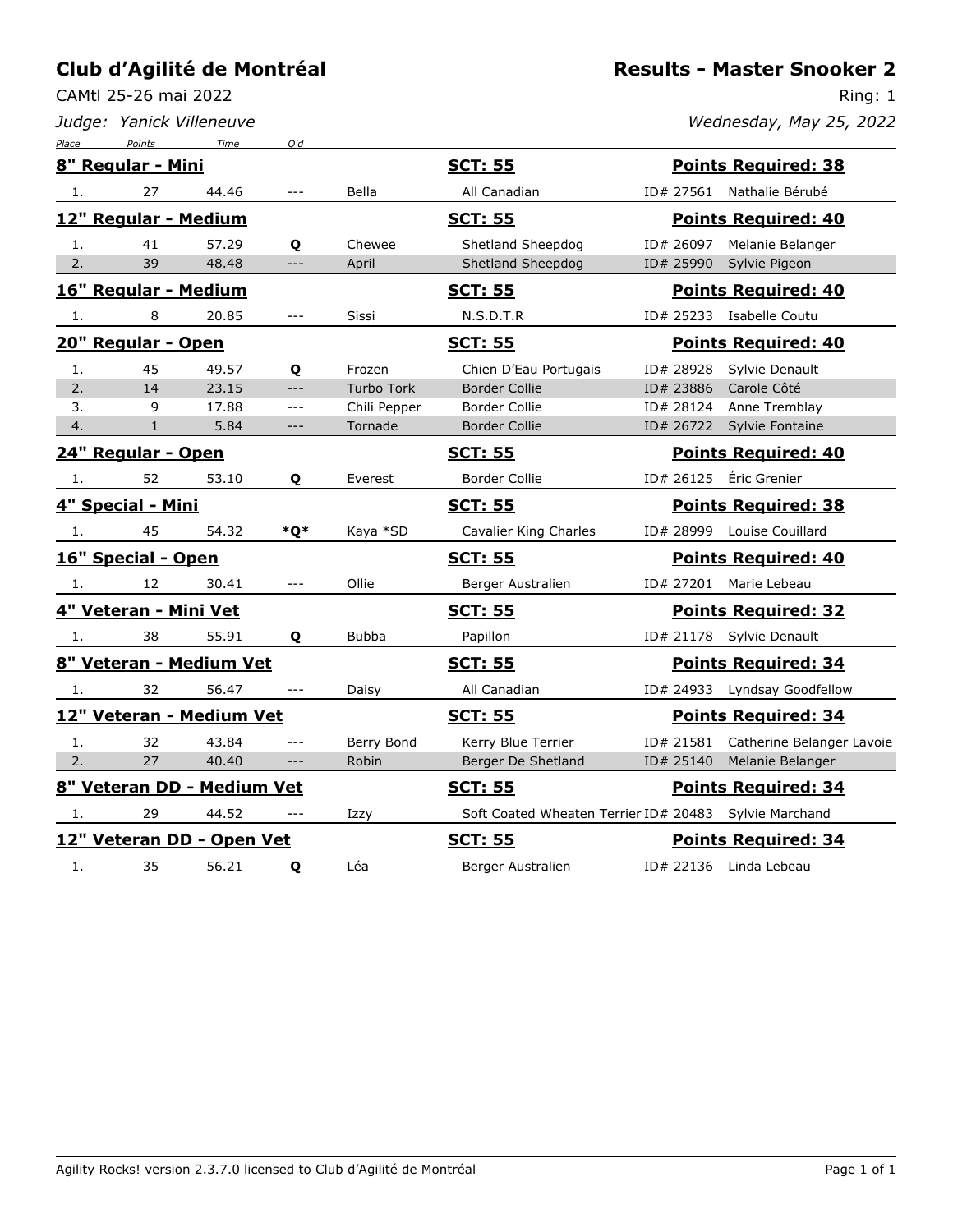CAMtl 25-26 mai 2022

Ring: 1

|       | Judge: Yanick Villeneuve   |   |             |                                                                   |              |                                                        |           | Wednesday, May 25, 2022      |
|-------|----------------------------|---|-------------|-------------------------------------------------------------------|--------------|--------------------------------------------------------|-----------|------------------------------|
| Place | Points                     |   | Gamble Time | Q'd                                                               | Call Name    | <b>Breed</b>                                           | ID#       | Handler                      |
|       | 8" Regular - Mini          |   |             |                                                                   |              | <u>SCT: 62</u>                                         |           | <b>Opening Pts Regd: 26</b>  |
| 1.    | $32 + 0 = 32$              |   | 60.74       | $---$                                                             | Bella        | All Canadian                                           |           | ID# 27561 Nathalie Bérubé    |
|       | 12" Regular - Medium       |   |             |                                                                   |              | <b>SCT: 60</b>                                         |           | <b>Opening Pts Regd: 28</b>  |
| 1.    | $30+0=30$                  |   | 70.35       | $\frac{1}{2}$                                                     | April        | Shetland Sheepdog                                      | ID# 25990 | Sylvie Pigeon                |
| 2.    | $23+0=23$                  |   | 54.44       | $---$                                                             | Chewee       | Shetland Sheepdog                                      | ID# 26097 | Melanie Belanger             |
|       | 16" Regular - Medium       |   |             |                                                                   |              | <b>SCT: 60</b>                                         |           | <b>Opening Pts Regd: 28</b>  |
| 1.    | $67+67=134$                | G | 50.68       | Q                                                                 | Sissi        | N.S.D.T.R                                              | ID# 25233 | Isabelle Coutu               |
| 2.    | $39 + 0 = 39$              | G | 61.60       | $\qquad \qquad - -$                                               | Kimi         | <b>NSDTR</b>                                           | ID# 26672 | Elizabeth Gouin              |
| 3.    | $16 + 0 = 16$              |   | 43.77       | $---$                                                             | Charlie      | Border Collie                                          | ID# 27514 | Nathalie Roy                 |
|       | 20" Regular - Open         |   |             |                                                                   |              | <u>SCT: 58</u>                                         |           | <b>Opening Pts Regd: 28</b>  |
| 1.    | $47 + 0 = 47$              | G | 59.11       | $--\,$                                                            | Turbo Tork   | Border Collie                                          | ID# 23886 | Carole Côté                  |
| 2.    | $38 + 0 = 38$              |   | 62.67       | $--\,$                                                            | Frozen       | Chien D'Eau Portugais                                  | ID# 28928 | Sylvie Denault               |
| 3.    | $37 + 0 = 37$              |   | 56.76       | $\sim$ $\sim$ $\sim$                                              | Chili Pepper | Border Collie                                          | ID# 28124 | Anne Tremblay                |
| 4.    | $34 + 0 = 34$              | G | 60.54       | $\qquad \qquad - -$                                               | Tornade      | <b>Border Collie</b>                                   | ID# 26722 | Sylvie Fontaine              |
| feo   | $15+0=15$                  |   | 0.00        | $- - -$                                                           | Maverick     | Nova Scotia Duck Tolling Retil@#e29209                 |           | Eric Leclair                 |
|       | <u> 24" Regular - Open</u> |   |             |                                                                   |              | <b>SCT: 58</b>                                         |           | <b>Opening Pts Regd: 28</b>  |
| 1.    | $52 + 52 = 104$            | G | 43.85       | Q                                                                 | Everest      | Border Collie                                          |           | ID# 26125 Éric Grenier       |
|       | 4" Special - Mini          |   |             |                                                                   |              | <b>SCT: 62</b>                                         |           | <b>Opening Pts Regd: 26</b>  |
| 1.    | $34 + 0 = 34$              |   | 49.19       | $- - -$                                                           | Kaya *SD     | Cavalier King Charles                                  |           | ID# 28999 Louise Couillard   |
|       | 8" Special - Medium        |   |             |                                                                   |              | <b>SCT: 60</b>                                         |           | <b>Opening Pts Regd: 28</b>  |
| 1.    | $28 + 0 = 28$              |   | 61.79       |                                                                   | Yuma *SD     | Cavalier King Charles                                  | ID# 27497 | Louise Couillard             |
|       | 16" Special - Open         |   |             |                                                                   |              | <b>SCT: 58</b>                                         |           | <b>Opening Pts Regd: 28</b>  |
| 1.    | $33+0=33$                  | G | 62.65       |                                                                   | Ollie        | Berger Australien                                      |           | ID# 27201 Marie Lebeau       |
|       | 4" Veteran - Mini Vet      |   |             |                                                                   |              | <b>SCT: 66</b>                                         |           | <b>Opening Pts Regd: 20</b>  |
| -1.   | $28 + 0 = 28$              |   | 47.44       | $\qquad \qquad -$                                                 | <b>Bubba</b> | Papillon                                               |           | ID# 21178 Sylvie Denault     |
|       | 8" Veteran - Medium Vet    |   |             |                                                                   |              | <u>SCT: 64</u>                                         |           | <b>Opening Pts Regd: 22</b>  |
| 1.    | $32+0=32$                  |   | 59.95       | $---$                                                             | Daisy        | All Canadian                                           |           | ID# 24933 Lyndsay Goodfellow |
|       | 12" Veteran - Medium Vet   |   |             |                                                                   |              | <b>SCT: 64</b>                                         |           | <b>Opening Pts Regd: 22</b>  |
| 1.    | $43+43=86$                 | G | 57.57       | Q                                                                 | Berry Bond   | Kerry Blue Terrier                                     | ID# 21581 | Catherine Belanger Lavoie    |
| 2.    | $39 + 0 = 39$              |   | 60.32       | $\hspace{0.05cm} \ldots \hspace{0.05cm}$ $\hspace{0.05cm} \ldots$ | Robin        | Berger De Shetland                                     | ID# 25140 | Melanie Belanger             |
|       | 4" Veteran DD - Medium Vet |   |             |                                                                   |              | <b>SCT: 64</b>                                         |           | <b>Opening Pts Regd: 22</b>  |
| 1.    | $40+40=80$                 | G | 53.82       | Q                                                                 | Yamka        | Cavalier King Charles SpanielID# 19266 Rachel Fournier |           |                              |
|       | 12" Veteran DD - Open Vet  |   |             |                                                                   |              | <u>SCT: 62</u>                                         |           | <b>Opening Pts Regd: 22</b>  |
| 1.    | $47 + 0 = 47$              |   | 54.30       | $\cdots$                                                          | Chuck        | Nova Scotia Duck Tolling Retile#e20254                 |           | Eric Leclair                 |
| 2.    | $31 + 0 = 31$              | G | 66.45       | $\qquad \qquad - -$                                               | Léa          | Berger Australien                                      | ID# 22136 | Linda Lebeau                 |
|       | 16" Veteran DD - Open Vet  |   |             |                                                                   |              | <b>SCT: 62</b>                                         |           | <b>Opening Pts Regd: 22</b>  |
| 1.    | $23+0=23$                  | G | 64.16       | $--\,$                                                            | Lilly        | Caniche Standard                                       |           | ID# 24832 Chantal LeBreton   |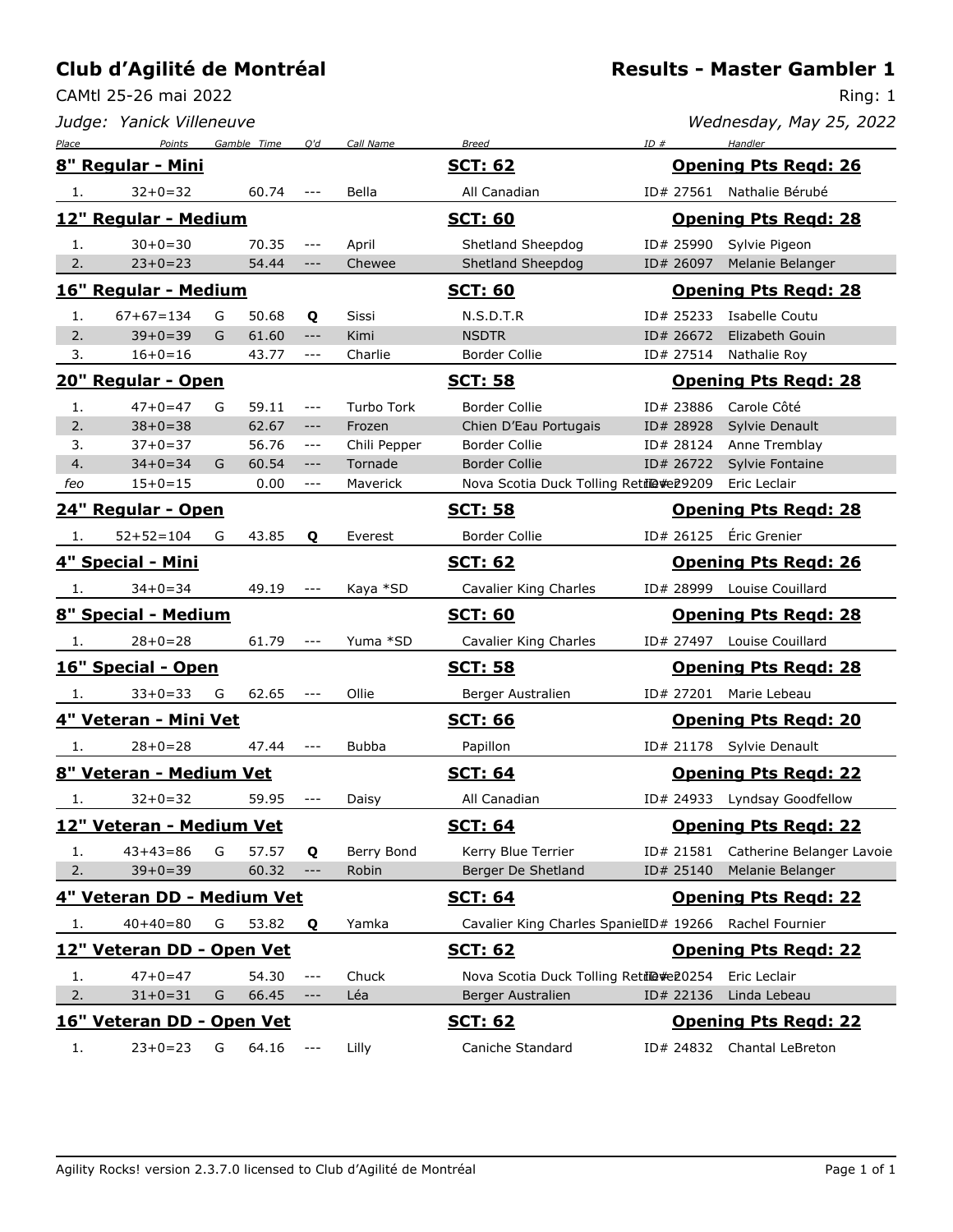CAMtl 25-26 mai 2022

Ring: 1

|       | Judge: Yanick Villeneuve           |   |             |                         |              |                                        |           | Wednesday, May 25, 2022                |
|-------|------------------------------------|---|-------------|-------------------------|--------------|----------------------------------------|-----------|----------------------------------------|
| Place | Points<br><u>8" Regular - Mini</u> |   | Gamble Time | Q'd                     | Call Name    | <b>Breed</b><br><u>SCT: 62</u>         | ID#       | Handler<br><b>Opening Pts Regd: 26</b> |
|       |                                    |   |             |                         |              |                                        |           |                                        |
| 1.    | $20+0=20$                          |   | 65.90       |                         | Bella        | All Canadian                           |           | ID# 27561 Nathalie Bérubé              |
|       | 12" Regular - Medium               |   |             |                         |              | <b>SCT: 60</b>                         |           | <b>Opening Pts Regd: 28</b>            |
| 1.    | $29 + 0 = 29$                      |   | 58.92       | $- - -$                 | April        | Shetland Sheepdog                      | ID# 25990 | Sylvie Pigeon                          |
| 2.    | $20+0=20$                          |   | 61.82       | $---$                   | Chewee       | Shetland Sheepdog                      | ID# 26097 | Melanie Belanger                       |
|       | 16" Regular - Medium               |   |             |                         |              | <u>SCT: 60</u>                         |           | <b>Opening Pts Regd: 28</b>            |
| 1.    | $60+60=120$                        | G | 52.32       | Q                       | Sissi        | N.S.D.T.R                              | ID# 25233 | Isabelle Coutu                         |
| 2.    | $9+0=9$                            |   | 52.79       | $---$                   | Charlie      | <b>Border Collie</b>                   | ID# 27514 | Nathalie Roy                           |
|       | 20" Regular - Open                 |   |             |                         |              | <u>SCT: 58</u>                         |           | <b>Opening Pts Regd: 28</b>            |
| 1.    | $36+0=36$                          |   | 56.96       | $\sim$ $\sim$ $\sim$    | Tornade      | Border Collie                          | ID# 26722 | Sylvie Fontaine                        |
| 2.    | $35+0=35$                          | G | 60.29       | $--\,$                  | Turbo Tork   | <b>Border Collie</b>                   | ID# 23886 | Carole Côté                            |
| 3.    | $29 + 0 = 29$                      |   | 48.47       | $--\,$                  | Chili Pepper | Border Collie                          | ID# 28124 | Anne Tremblay                          |
| 4.    | $28 + 0 = 28$                      |   | 58.21       | $--\,$                  | Frozen       | Chien D'Eau Portugais                  | ID# 28928 | Sylvie Denault                         |
| feo   | $20+0=20$                          |   | 52.77       | $---$                   | Maverick     | Nova Scotia Duck Tolling Retil@#e29209 |           | Eric Leclair                           |
|       | <u> 24" Regular - Open</u>         |   |             |                         |              | <u>SCT: 58</u>                         |           | <b>Opening Pts Regd: 28</b>            |
| 1.    | $28 + 0 = 28$                      |   | 56.21       | $---$                   | Everest      | <b>Border Collie</b>                   | ID# 26125 | Éric Grenier                           |
|       | <u> 4" Special - Mini</u>          |   |             |                         |              | <u>SCT: 62</u>                         |           | <b>Opening Pts Regd: 26</b>            |
| 1.    | $31 + 0 = 31$                      |   | 56.09       |                         | Kaya *SD     | Cavalier King Charles                  | ID# 28999 | Louise Couillard                       |
|       | <u> 8" Special - Medium</u>        |   |             |                         |              | <b>SCT: 60</b>                         |           | <b>Opening Pts Regd: 28</b>            |
| 1.    | $29 + 0 = 29$                      |   | 64.96       |                         | Yuma *SD     | Cavalier King Charles                  |           | ID# 27497 Louise Couillard             |
|       | <u> 16" Special - Open</u>         |   |             |                         |              | <u>SCT: 58</u>                         |           | <b>Opening Pts Regd: 28</b>            |
| 1.    | $33+33=66$                         | G | 51.57       | Q                       | Ollie        | Berger Australien                      |           | ID# 27201 Marie Lebeau                 |
|       | <u> 4" Veteran - Mini Vet</u>      |   |             |                         |              | <u>SCT: 66</u>                         |           | <b>Opening Pts Regd: 20</b>            |
| 1.    | $32 + 0 = 32$                      |   | 51.94       |                         | Bubba        | Papillon                               |           | ID# 21178 Sylvie Denault               |
|       | <u> 8" Veteran - Medium Vet</u>    |   |             |                         |              | <b>SCT: 64</b>                         |           | <b>Opening Pts Regd: 22</b>            |
| 1.    | $23+0=23$                          |   | 56.80       | $- - -$                 | Daisy        | All Canadian                           |           | ID# 24933 Lyndsay Goodfellow           |
|       | 12" Veteran - Medium Vet           |   |             |                         |              | <b>SCT: 64</b>                         |           | <b>Opening Pts Regd: 22</b>            |
| 1.    | $27 + 0 = 27$                      |   | 50.57       | $- - -$                 | Berry Bond   | Kerry Blue Terrier                     | ID# 21581 | Catherine Belanger Lavoie              |
| 2.    | $22+0=22$                          |   | 71.44       | $\hspace{0.05cm}$ – – – | Robin        | Berger De Shetland                     | ID# 25140 | Melanie Belanger                       |
|       | 4" Veteran DD - Medium Vet         |   |             |                         |              | <u>SCT: 64</u>                         |           | <b>Opening Pts Regd: 22</b>            |
| 1.    | $25 + 0 = 25$                      |   | 51.61       | $\qquad \qquad - -$     | Yamka        | Cavalier King Charles SpanielID# 19266 |           | Rachel Fournier                        |
|       | 12" Veteran DD - Open Vet          |   |             |                         |              | <b>SCT: 62</b>                         |           | <b>Opening Pts Regd: 22</b>            |
| 1.    | $30 + 0 = 30$                      |   | 56.44       | $\qquad \qquad -$       | Léa          | Berger Australien                      | ID# 22136 | Linda Lebeau                           |
| 2.    | $24 + 0 = 24$                      |   | 57.74       | $--\,$                  | Chuck        | Nova Scotia Duck Tolling Retil@#e20254 |           | Eric Leclair                           |
|       | 16" Veteran DD - Open Vet          |   |             |                         |              | <b>SCT: 62</b>                         |           | <b>Opening Pts Regd: 22</b>            |
| 1.    | $21+0=21$                          |   | 60.04       | $- - -$                 | Lilly        | Caniche Standard                       |           | ID# 24832 Chantal LeBreton             |
|       |                                    |   |             |                         |              |                                        |           |                                        |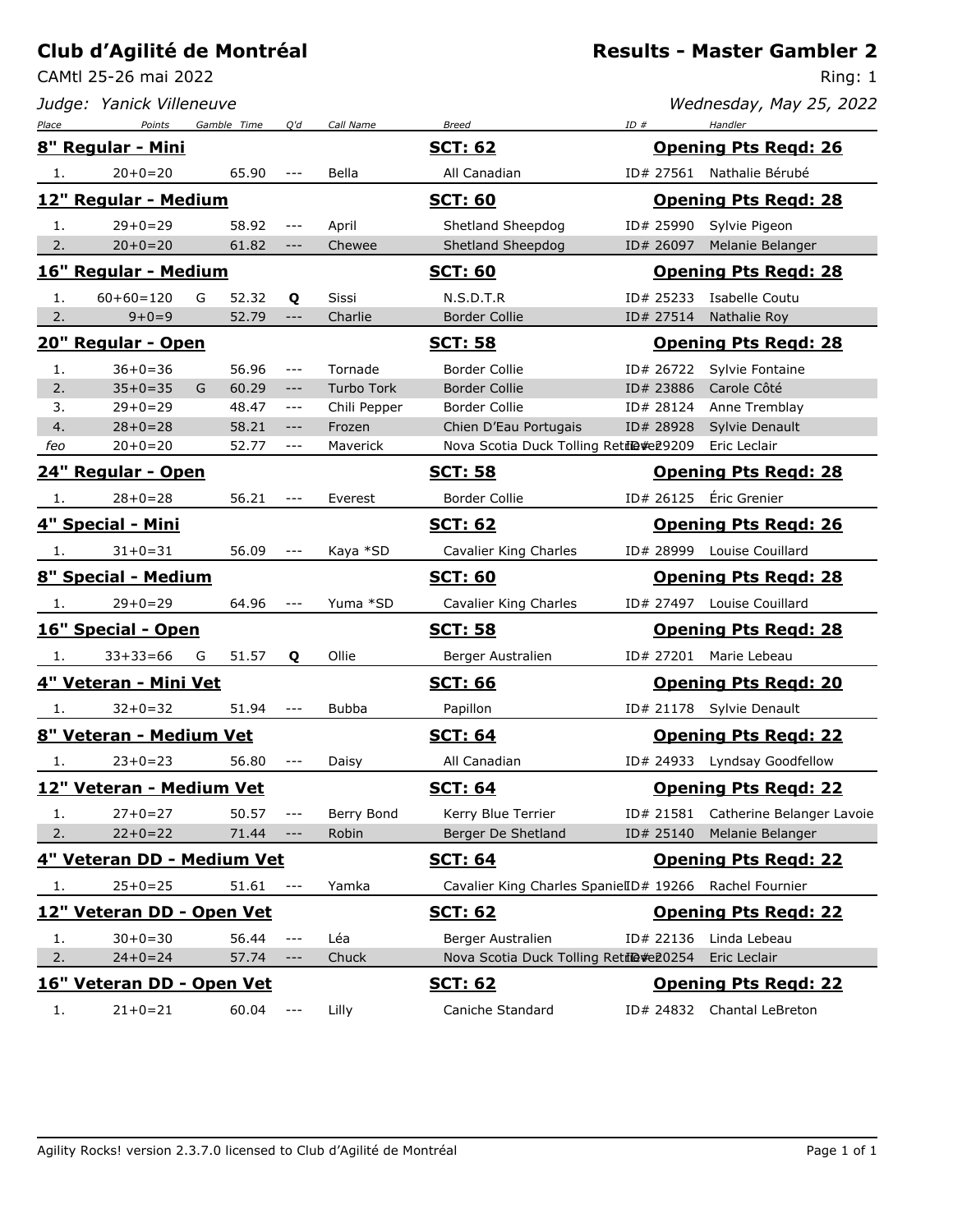CAMtl 25-26 mai 2022

*Judge: Carole Côté*

#### **Results - Steeplechase 1**

Ring: 1 *Thursday, May 26, 2022*

| Place | Score                    | Time  | Q'd          |              |                                       |                    |                           |
|-------|--------------------------|-------|--------------|--------------|---------------------------------------|--------------------|---------------------------|
|       | 12" Regular - Medium     |       |              |              | <b>SCT: 52</b>                        | <b>Yards: 181</b>  |                           |
| 1.    | 50.63                    | 50.63 | Q            | April        | Shetland Sheepdog                     |                    | ID# 25990 Sylvie Pigeon   |
|       | 16" Regular - Medium     |       |              |              | <u>SCT: 52</u>                        | <u> Yards: 181</u> |                           |
| 1.    | 43.88                    | 43.88 | Q            | Wapoo        | <b>Border Collie</b>                  | ID# 29292          | <b>Chantal Bernier</b>    |
| E.    | 42.88                    | 37.88 | $---$        | Kimi         | <b>NSDTR</b>                          | ID# 26672          | Elizabeth Gouin           |
| E.    | 51.84                    | 46.84 | $---$        | Charlie      | <b>Border Collie</b>                  | ID# 27514          | Nathalie Roy              |
|       | 20" Regular - Open       |       |              |              | <b>SCT: 45</b>                        | <b>Yards: 181</b>  |                           |
| 1.    | 38.01                    | 38.01 | Q            | Chili Pepper | Border Collie                         | ID# 28124          | Anne Tremblay             |
| 2.    | 43.30                    | 38.30 | $\mathbf{o}$ | Tornade      | <b>Border Collie</b>                  | ID# 26722          | Sylvie Fontaine           |
| 3.    | 51.87                    | 51.87 | $---$        | West         | <b>PWD</b>                            | ID# 27913          | Astrid Homet              |
| 4.    | 70.29                    | 50.29 | $---$        | O'malley     | Terrier Wheaten A Poils DouxID# 28084 |                    | Josée Pellerin            |
|       |                          |       |              |              |                                       |                    |                           |
|       | 24" Regular - Open       |       |              |              | <b>SCT: 45</b>                        | <u>Yards: 181</u>  |                           |
| 1.    | 30.13                    | 30.13 | Q            | Everest      | <b>Border Collie</b>                  | ID# 26125          | Éric Grenier              |
| 2.    | 62.47                    | 37.47 | $---$        | Caty         | Berger Belge Groenendael              | ID# 24553          | Johanne Brouillard        |
|       | 12" Special - Medium     |       |              |              | <u>SCT: 52</u>                        | <u>Yards: 181</u>  |                           |
| 1.    | 66.15                    | 61.15 | $---$        | Hélios       | Caniche                               | ID# 29283          | Sylvie Therrien           |
| 2.    | 69.10                    | 64.10 | $---$        | <b>Boo</b>   | Australien Cattle Dog                 | ID# 24397          | Lise Malouin              |
|       | 16" Special - Open       |       |              |              | <b>SCT: 45</b>                        | <b>Yards: 181</b>  |                           |
| 1.    | 45.37                    | 45.37 | $---$        | Ollie        | Berger Australien                     | ID# 27201          | Marie Lebeau              |
|       | 12" Veteran - Medium Vet |       |              |              | <b>SCT: 62</b>                        | <u> Yards: 181</u> |                           |
| 1.    | 42.47                    | 42.47 | Q            | Berry Bond   | Kerry Blue Terrier                    | ID# 21581          | Catherine Belanger Lavoie |